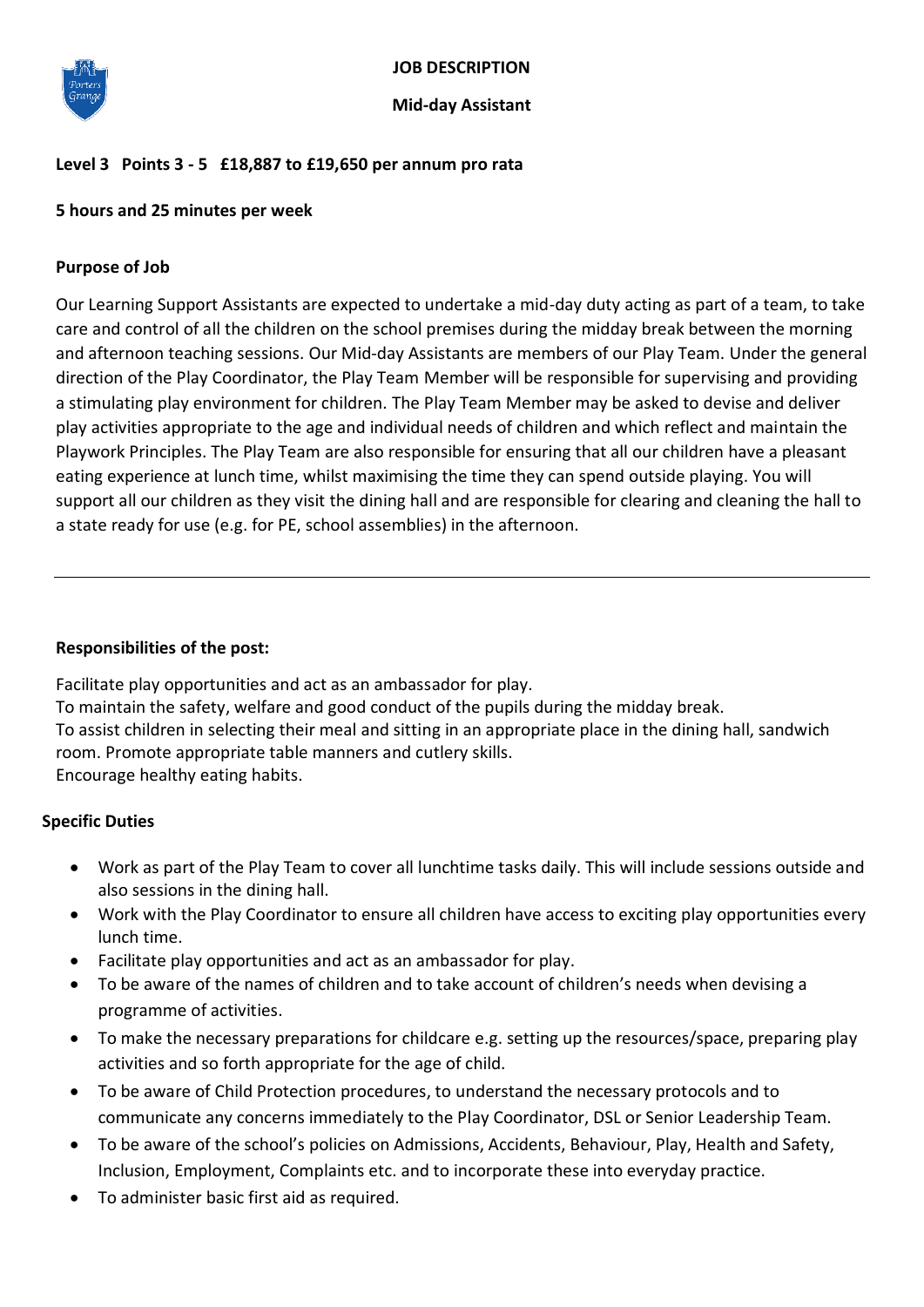- Coordinate and communicate with the Play Coordinator, Play colleagues and the Catering Team to ensure that all children visit the dining hall in a scheduled manner, to minimise queuing and maximise play time outside.
- Assist children at lunch, e.g. with queuing, getting seated, opening packets, spillages, disputes, clearing plates / cutlery and encourage good eating and social skills.
- Clear and clean the hall during service (e.g. spillages, assisting with waste food, trays and cutlery).
- Clean, pack down and store all dining hall furniture at the end of lunch. Sweep the floor ready for use in the afternoon
- To assist children with eating their meal if applicable.
- To provide the Play Coordinator with feedback or reports etc. as reasonably requested.
- To attend team meetings and training opportunities this will contribute to the Play Team Member's professional development.
- To be responsible for any other activities considered to be commensurate with the role and responsibilities of the post.
- The post holder will be expected to act as an adult role model and support school policies when dealing with students or visitors to the school.
- To respect confidentiality at all times.

# **Job context**

The post holder will work under the general direction of the Play Coordinator. The Play Coordinator is directed by the Head Teacher/Governing Body who will take the lead on the strategic direction of the school, setting its philosophy and its vision. The post holder will have an important role in working directly with our children; working alongside the Play Coordinator and other Play Team members to deliver a programme of activities that is appropriate to the age and needs for the children in his/her care.

# **Supervision and work planning**

The Play Team member will not be required to supervise staff within the setting but will need to work with the Play Coordinator on planning activities for the children. It will be incumbent on the Play team to supervise children at all times. Please note: this supervision may be at some distance (methods of supervision could include direct, remote and roving).

## **Problems and decisions**

The Play Team member will be required to resolve day to day issues of a practical or routine nature amongst the children but issues of an operational or organisational nature should be referred to the Play Coordinator.

# **Knowledge, experience and training**

- Previous experience of play work or working with children highly desirable
- Knowledge and/or understanding of the Playwork Principles desirable
- Previous first aid experience desirable (basic First Aid training will be provided)
- Literacy and numeracy: Ability to follow written guidance and procedures
- Problem solving: Ability to identify and resolve straightforward problems and refer complex problems to an appropriate member of staff

 Verbal and written skills: Play team members will be required to record incidents swiftly and add to appropriate central school records. Ability to give clear verbal instructions to children and team members. Ability to follow good protocol.

## **Skills and personal attributes:**

- Enjoy working with young people (all ages in the primary school range 4 11 years).
- Positive and supportive attitude towards young people of all ages, abilities and backgrounds.